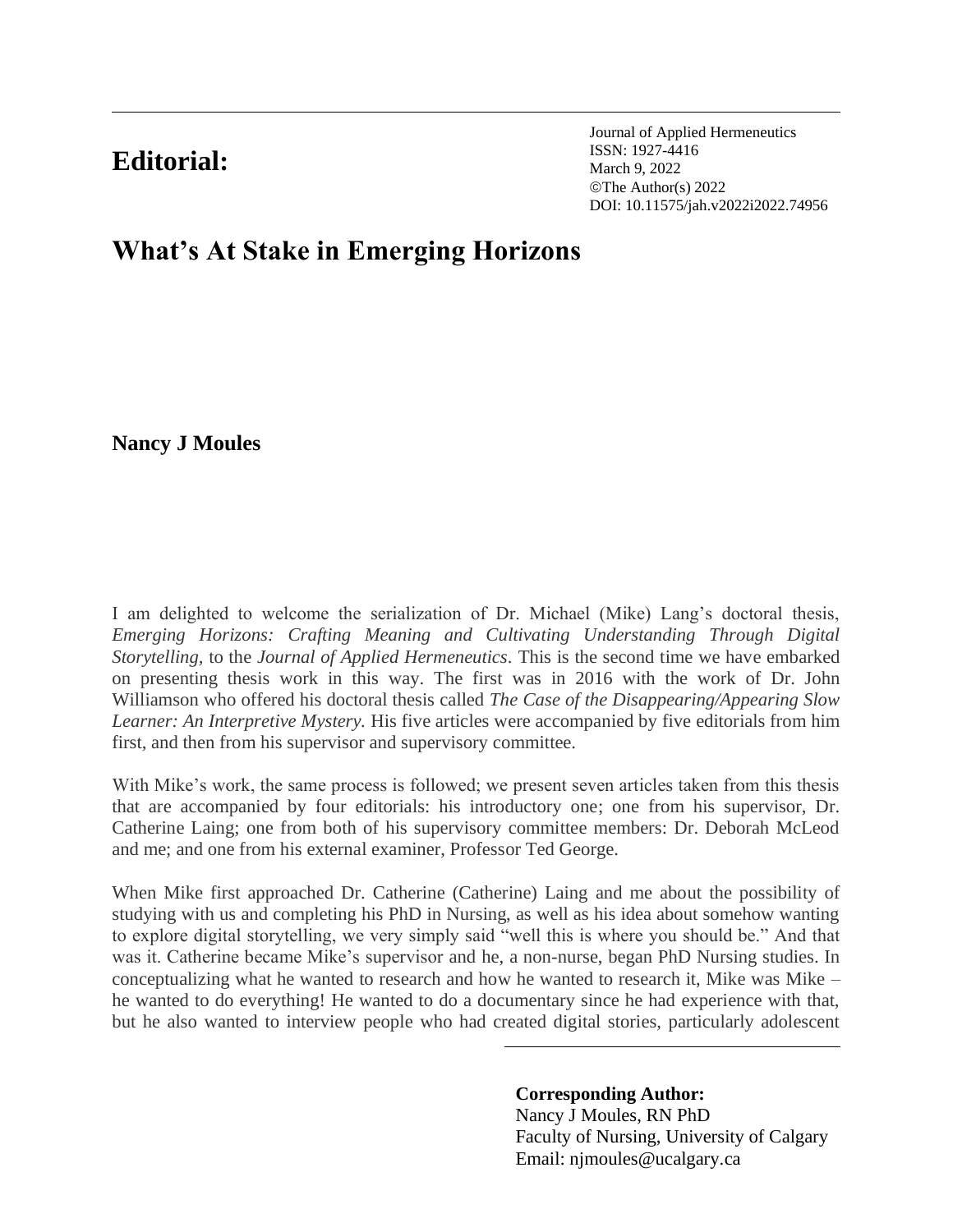and young adult survivors of cancer, and he wanted to also help them create those digital stories. But he ALSO wanted to conduct a hermeneutic study. It was suggested in a supervisory committee meeting that he could do it all. He could conduct the workshop to create the stories and teach how to do so, while filming it and then creating a documentary out of that footage of the one weekend workshop (that was all conceptualized by Mike). Then, he could use this as his data to conduct a hermeneutic analysis. This was a huge undertaking that could not be done by all – very few people have the film making style and experience that Mike has. By that time, he had countless experiences of creating digital stories and was an experienced and credentialed digital storytelling facilitator. However, conducting a hermeneutic analysis – deeply immersing himself in the interpretive depth of this data – was new to him and Mike embarked on this experience with an openness to learn and understand what it means to think and write interpretively. With careful coaching and advice from his supervisor, Catherine, and many rewrites and reconsiderations, Mike completed his thesis with an exemplary product of strong hermeneutic research.

What makes this work strong? In reading the interpretations that Mike offers, it is clear that he is not offering a psychological analysis of his participants; he is looking for the deep rich interpretive conjectures that emerge from the data that have the ability to take understanding somewhere – to raise the particular of the situation to the commonality of human life. It is about recognizing something of kinship and familiarity, something we know to be true of something -something we find ourselves in, even if we have not been in that place. Hermeneutics is showing an integrity of the capacity to hold tension, to be "not quite this and not quite that" (Moules et al., 2015, p. 179). In the hermeneutic humility of knowing that truth is always a flexible encounter with something that allows room for something else, there is also recognition that it offers something that matters or, as Dr. James Risser called it, "something that is at stake" (Risser, 2012, 2019). Mike speaks to many things that are "at stake" in this work, important in understanding cancer survivorship and the effect of cancer on lives and relationships, but also deeply important in understanding ourselves and our place and circumstances in this world. "With respect to the living word, hermeneutics cannot escape from an operation of memory—an operation of memory that is undoubtedly quite complex, for in the movement of its reproduction what is at stake is a central tenet of Gadamerian hermeneutics, namely, the sharing of meaning" (Risser, 2012, p. 92).

I also strongly believe that being supervised by an excellent and experienced hermeneutic researcher is of vital importance. Catherine has done this kind of work and been focused on the same population. She knew his method and his topic area very intimately and I think we cannot diminish the difference that makes. In addition, his supervisory committee Dr. Deborah McLeod and me, both have conducted, taught, and supervised hermeneutic research. Both of us have worked in the area of cancer as well. On the final thesis defense, Mike was examined by Dr. Graham McCaffrey, a hermeneutic researcher, and Professor Ted George, a world renown hermeneutic philosophy expert. This presence of hermeneutic expertise is remarkable; Hermes was alive and present in this process.

I mention these details because they are not meaningless. In my many years in academia, I have seen many students of hermeneutics struggle with learning it philosophically and applying it to research and often that struggle is located in not having the infrastructure and composition of a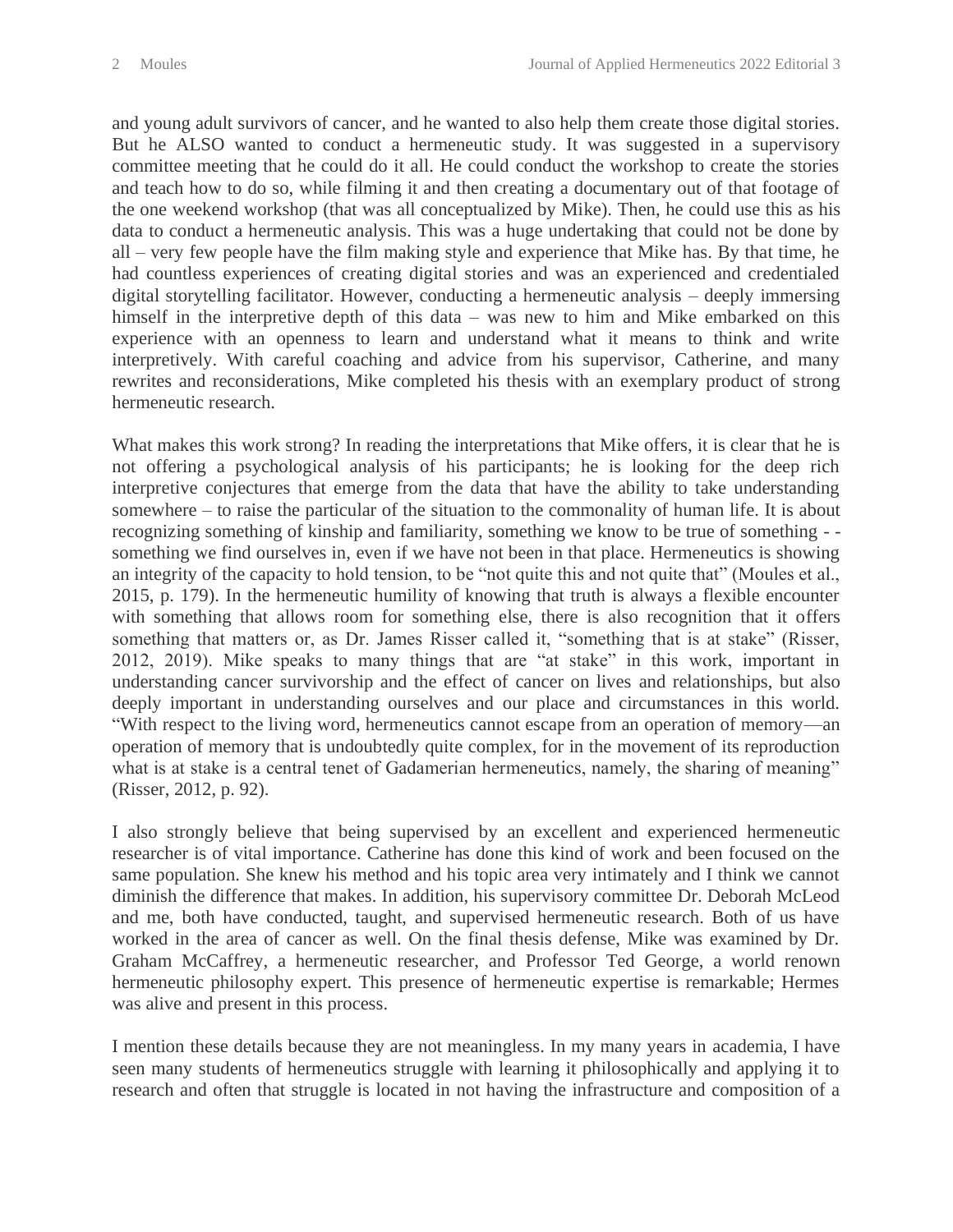team who has the same lens and vision of what the work could do. I am not suggesting that bringing another lens to the hermeneutic table is not useful as, on the contrary, I think it is exactly what hermeneutics asks of us but having a lens that cannot see hermeneutics or cannot appreciate its value is another matter. The work is not to meant to be exclusive but inclusive, thoughtful, and open to the other. In that, however, its job is not to defend itself and to be under constant demand to prove itself of value (see for e.g., Moules et al., 2013, *"Isn't All Oncology Hermeneutic?"*). The real challenge that lies in the work showing itself well is it having been done well – Mike Lang shows us what work done well can look like, or as in the expression he often uses is "a good story well told" (Mark Twain). Moules et al. (2017) discussed the importance of how hermeneutic work needs to be received, appraised, judged, and promoted through different lenses and criteria of value but Field (2017) reminded us that, perhaps when this work is not done well and fails to reveal something true of being in the world, it becomes a poor advocate for itself. He described the four problems that can emerge in hermeneutic work: making the obvious inescapable, confusing or mixing hermeneutics in other methods, and devolving into "little i" truths. Mike's work is but one of many of the examples of when the work stays true to hermeneutics, but more importantly to being true of an aspect of being in the world.

Mike Laing's thesis of *Emerging Horizons: Crafting Meaning and Cultivating Understanding Through Digital Storytelling* is an exquisite event of meaning that reflects, in part, Mike's artistry, creativity, and sensitivity. It, however, does something even more important: It allows the stories of Amanda, Harmony, Derek, Kelsey, Kenzie, and Bethany to emerge and give us a glimpse into the world of cancer with all its complexities, atrocities, unexpected surprises, cuts, removals, exchanges, and rising awareness. They help us move to the hermeneutic edge of understanding something that defies understanding and almost embrace it with the very sense of humility with which it needs to arrive.

## **References**

Field, J.C. (2017). Losing the so-called paradigm war: Does our confusion, disarray, and retreat contribute to the advance? *Journal of Applied Hermeneutics,* Article 5, 1-10. <https://doi.org/10.11575/jah.v0i0.53308>

Moules, N.J., Jardine, D.W., McCaffrey, G., & Brown, C.B. (2013). "Isn't all oncology hermeneutic?" *Journal of Applied Hermeneutics,* Article 3, 1-10. <https://doi.org/10.11575/jah.v0i2.53221>

Moules, N.J. McCaffrey, G., Field, J.C., & Laing, C.M. (2015). *Conducting hermeneutic research: From philosophy to practice.* Peter Lang.

Moules, N.J., Venturato, L., Laing, C.M., & Field, J.C. (2017). Is it really "yesterday's war? What Gadamer has to say about what gets counted. *Journal of Applied Hermeneutics,* Article 1, 1-8.<https://doi.org/10.11575/jah.v0i0.53302>

Risser, J. (2012). *The life of understanding: A contemporary hermeneutics*. Indiana University Press.